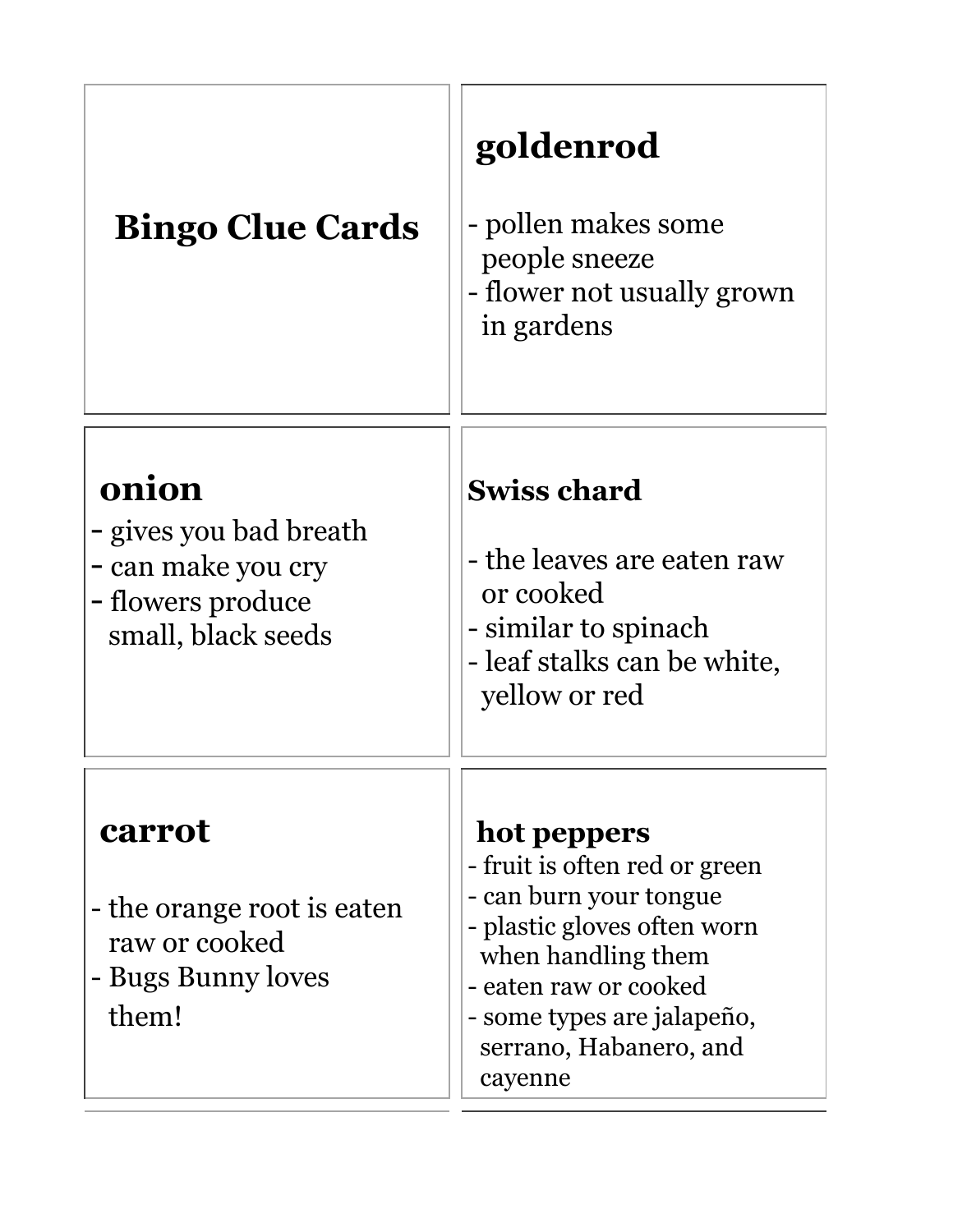| cucumber                                                                                                                  | eggplant                                                                                                                     |
|---------------------------------------------------------------------------------------------------------------------------|------------------------------------------------------------------------------------------------------------------------------|
| - usually eaten raw<br>- can become a pickle<br>- grows on a vine<br>- spas use slices to reduce<br>eye puffiness         | - large, dark purple veggie<br>- inside is light tan color<br>- not eaten raw<br>- does not come from a<br>chicken!          |
| cilantro<br>- often used in salsa<br>- seed is called coriander<br>- leaves have strong smell                             | ginger<br>- grows underground<br>as a rhizome<br>- tastes sharp!<br>- an ingredient in a<br>soda ending in the<br>word 'ale' |
| cauliflower<br>- the white part is usually<br>eaten<br>- the white bunches are<br>called florets<br>- eaten raw or cooked | lima bean<br>- usually eaten cooked<br>- can be dried<br>- can be sold in cans                                               |